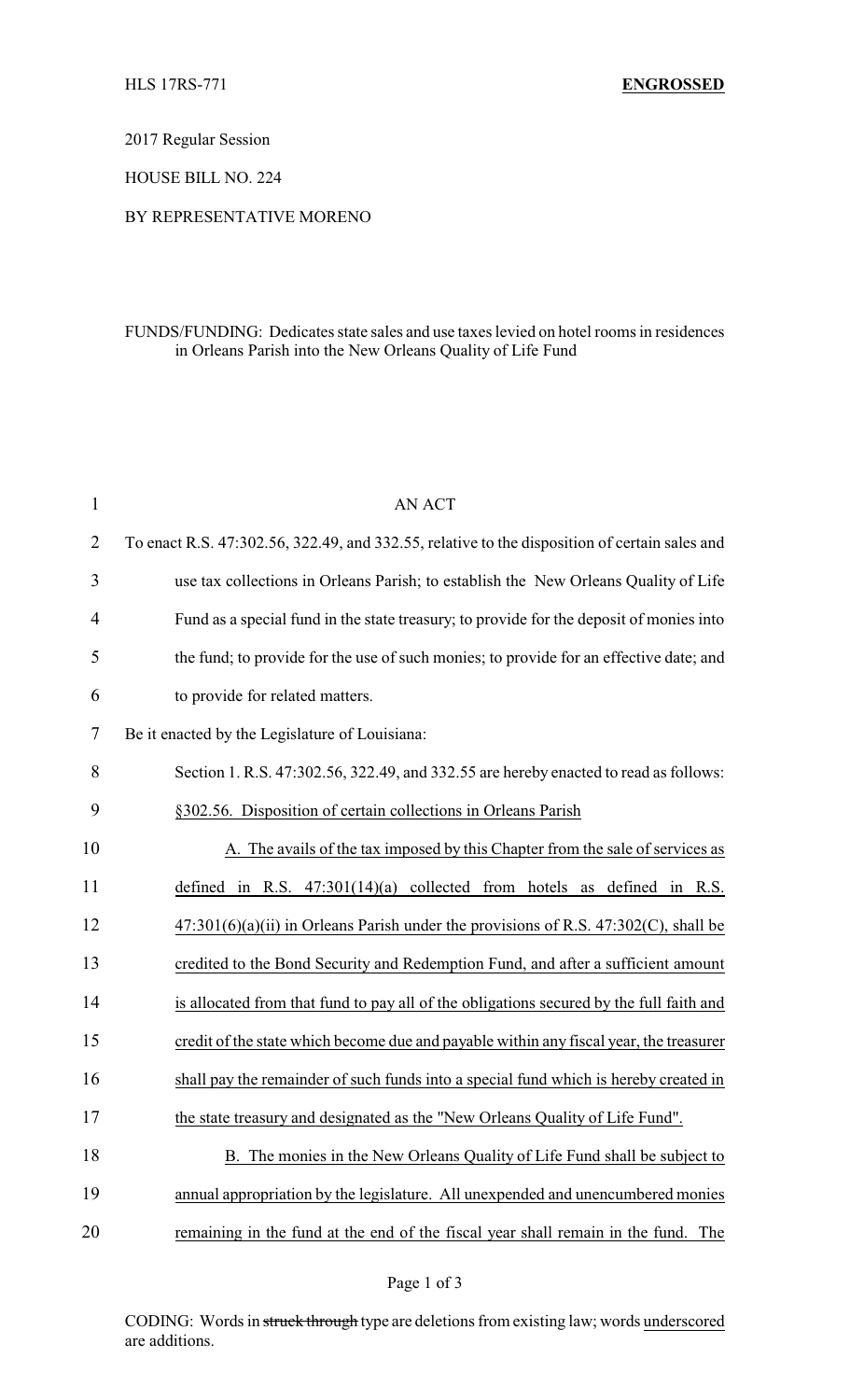| $\mathbf{1}$   | monies in the fund shall be invested by the treasurer in the same manner as the         |
|----------------|-----------------------------------------------------------------------------------------|
| $\overline{2}$ | monies in the state general fund, and all interest earned shall be deposited into the   |
| 3              | state general fund.                                                                     |
| 4              | C. Monies appropriated from the fund shall be available for use by the city             |
| 5              | New Orleans for code enforcement by the City of New Orleans Short Term<br><sub>of</sub> |
| 6              | Rental Administration. Any monies appropriated in excess of the amount needed for       |
| 7              | code enforcement shall be available to the city of New Orleans for deposit into its     |
| 8              | general fund.                                                                           |
| 9              | *<br>*<br>*                                                                             |
| 10             | §322.49. Disposition of certain collections in Orleans Parish                           |
| 11             | Notwithstanding the provisions of R.S. 47:322.38, the avails of the tax                 |
| 12             | imposed by R.S. 47:321 from the sales of services as defined in R.S. $47:301(14)(a)$    |
| 13             | collected from hotels as defined in R.S. $47:301(6)(a)(ii)$ in Orleans Parish under the |
| 14             | provisions of R.S. 47:321(C) and 322, as applicable, shall be credited to the Bond      |
| 15             | Security and Redemption Fund, and after a sufficient amount is allocated from that      |
| 16             | fund to pay all of the obligations secured by the full faith and credit of the state    |
| 17             | which become due and payable within any fiscal year, the treasurer shall pay the        |
| 18             | remainder of such funds into the New Orleans Quality of Life Fund as provided in        |
| 19             | and subject to the provisions of R.S. 47:302.56.                                        |
| 20             | *<br>*<br>*                                                                             |
| 21             | §332.55. Disposition of certain collections in Orleans Parish                           |
| 22             | Notwithstanding the provisions of R.S. 47:332.10, the avails of the tax                 |
| 23             | imposed by R.S. 47:331 from the sales of services as defined in R.S. $47:301(14)(a)$    |
| 24             | collected from hotels as defined in R.S. $47:301(6)(a)(ii)$ in Orleans Parish under the |
| 25             | provisions of R.S. $47:331(C)$ and 332 shall be credited to the Bond Security and       |
| 26             | Redemption Fund, and after a sufficient amount is allocated from that fund to pay       |
| 27             | all the obligations secured by the full faith and credit of the state which become due  |
| 28             | and payable within any fiscal year, the treasurer shall pay the remainder of such       |